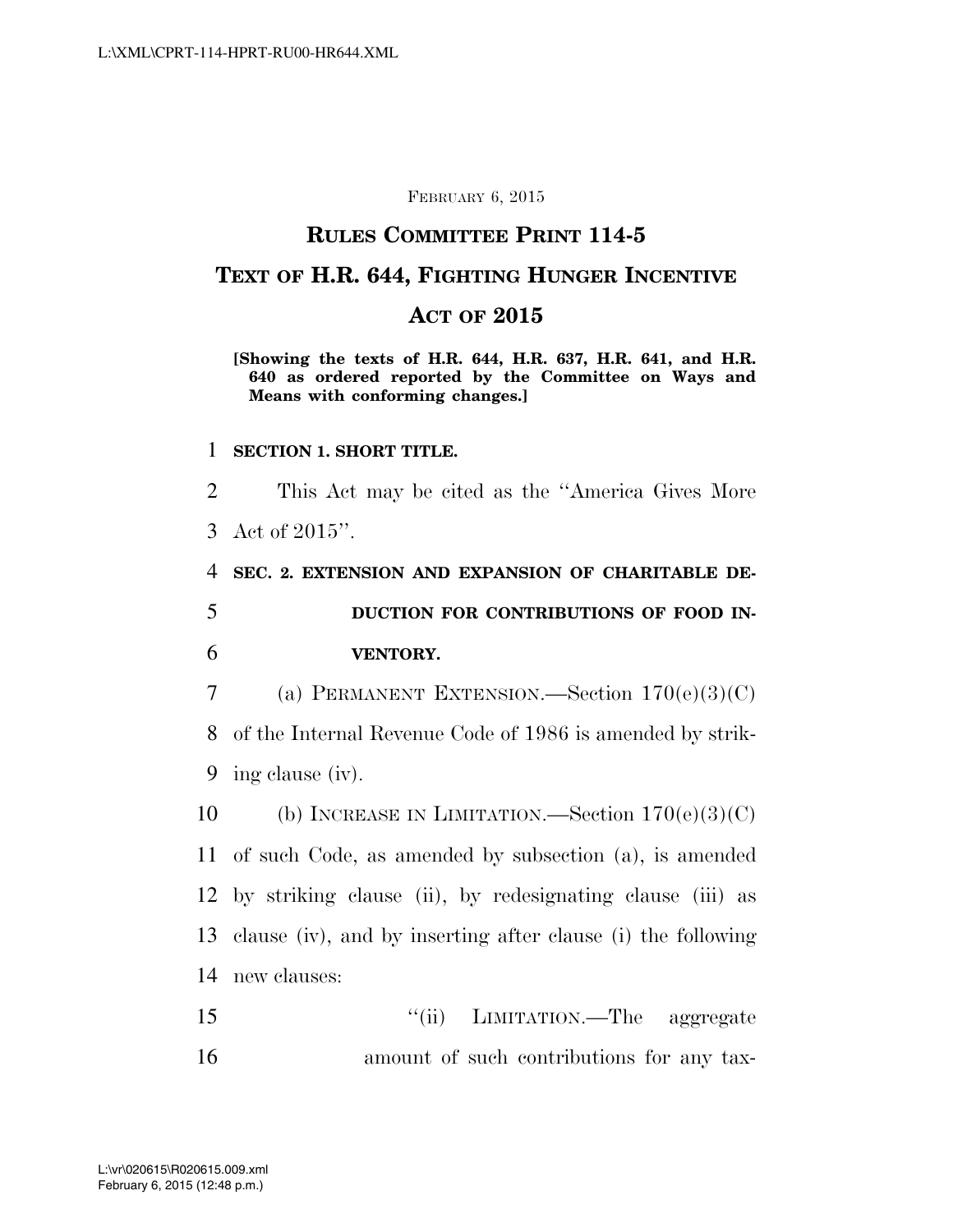| $\mathbf{1}$   | able year which may be taken into account |
|----------------|-------------------------------------------|
| $\overline{2}$ | under this section shall not exceed—      |
| 3              | $\lq\lq$ (I) in the case of any taxpayer  |
| $\overline{4}$ | other than a C corporation, 15 per-       |
| 5              | cent of the taxpayer's aggregate net      |
| 6              | income for such taxable year from all     |
| $\tau$         | trades or businesses from which such      |
| 8              | contributions<br>were made for<br>such    |
| 9              | year, computed without regard to this     |
| 10             | section, and                              |
| 11             | "(II) in the case of a C corpora-         |
| 12             | tion, 15 percent of taxable income (as    |
| 13             | defined in subsection $(b)(2)(D)$ .       |
| 14             | ``(iii)<br>RULES RELATED TO LIMITA-       |
| 15             | TION.                                     |
| 16             | "(I) CARRYOVER.—If such aggre-            |
| 17             | gate amount exceeds the limitation        |
| 18             | imposed under clause (ii), such excess    |
| 19             | shall be treated (in a manner con-        |
| 20             | sistent with the rules of subsection      |
| 21             | (d)) as a charitable contribution de-     |
| 22             | scribed in clause (i) in each of the 5    |
| 23             | succeeding taxable years in order of      |
| 24             | time.                                     |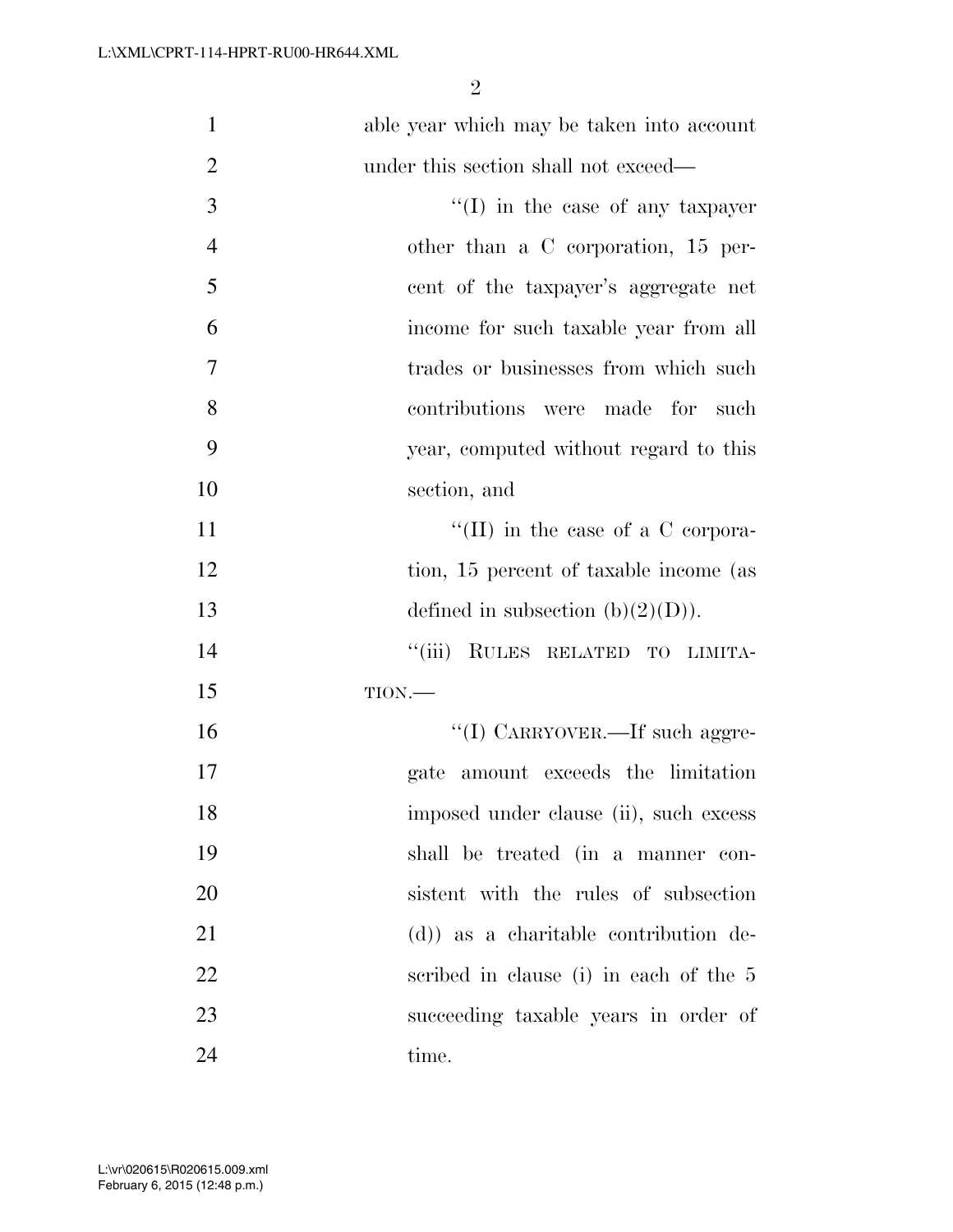| $\mathbf{1}$   | "(II) COORDINATION WITH OVER-                           |
|----------------|---------------------------------------------------------|
| $\overline{2}$ | ALL CORPORATE LIMITATION.—In the                        |
| 3              | case of any charitable contribution al-                 |
| $\overline{4}$ | lowable under clause $(ii)(II)$ , sub-                  |
| 5              | section $(b)(2)(A)$ shall not apply to                  |
| 6              | such contribution, but the limitation                   |
| 7              | imposed by such subsection shall be                     |
| 8              | reduced (but not below zero) by the                     |
| 9              | aggregate amount of such contribu-                      |
| 10             | tions. For purposes of subsection                       |
| 11             | $(b)(2)(B)$ , such contributions shall be               |
| 12             | treated as allowable under subsection                   |
| 13             | $(b)(2)(A)$ .".                                         |
| 14             | (c) DETERMINATION OF BASIS FOR CERTAIN TAX-             |
| 15             | PAYERS.—Section $170(e)(3)(C)$ of such Code, as amended |
| 16             | by subsections (a) and (b), is amended by adding at the |
| 17             | end the following new clause:                           |
| 18             | "(v) DETERMINATION OF BASIS FOR                         |
| 19             | CERTAIN TAXPAYERS.—If a taxpayer—                       |
| 20             | $\lq\lq$ (I) does not account for inven-                |
| 21             | tories under section 471, and                           |
| 22             | $\lq\lq$ (II) is not required to capitalize             |
| 23             | indirect costs under section 263A,                      |
| 24             | the taxpayer may elect, solely for purposes             |
| 25             | of subparagraph $(B)$ , to treat the basis of           |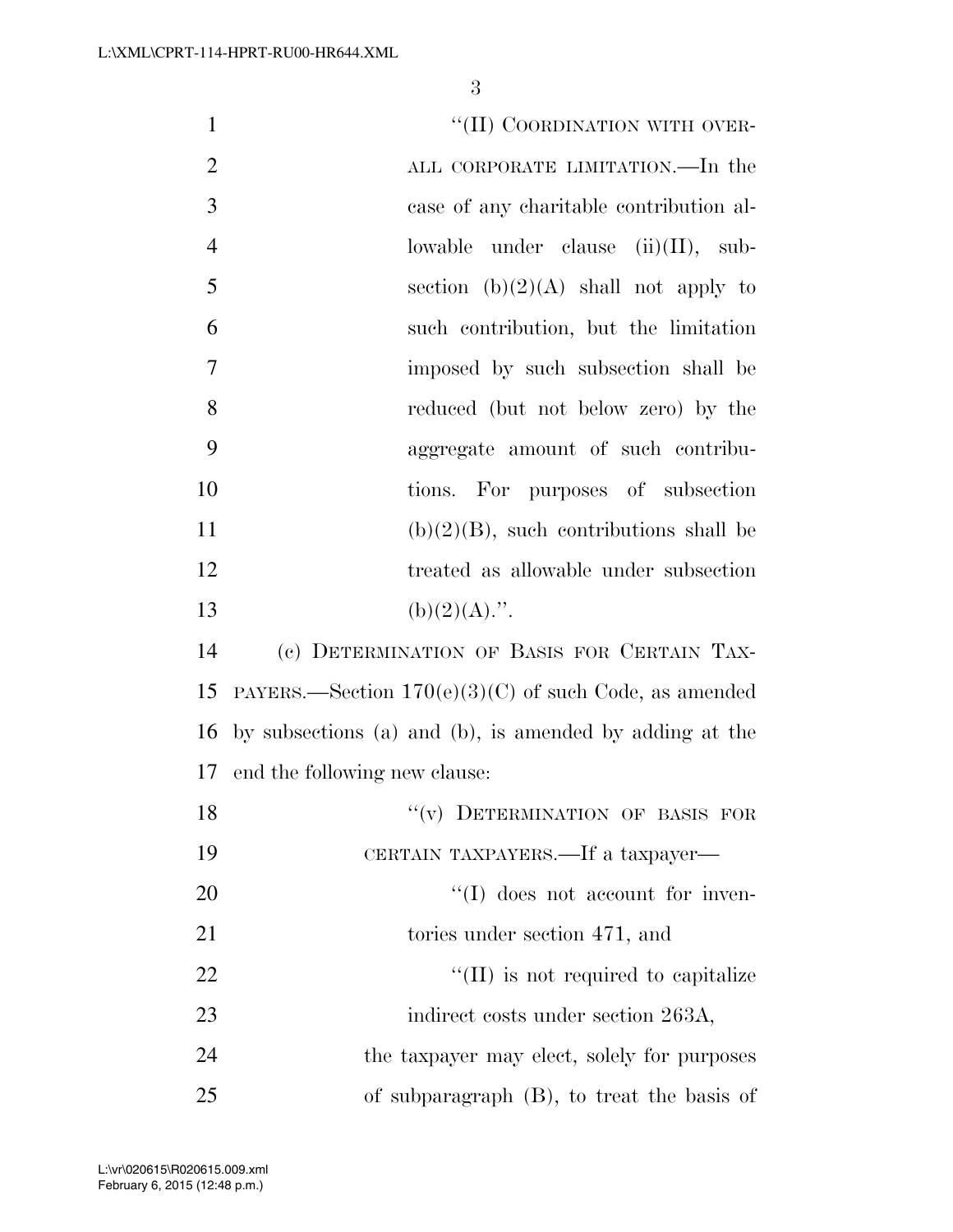any apparently wholesome food as being equal to 25 percent of the fair market value of such food.''.

 (d) DETERMINATION OF FAIR MARKET VALUE.— Section 170(e)(3)(C) of such Code, as amended by sub- sections (a), (b), and (c), is amended by adding at the end the following new clause:

8 "(vi) DETERMINATION OF FAIR MAR- KET VALUE.—In the case of any such con- tribution of apparently wholesome food which cannot or will not be sold solely by reason of internal standards of the tax- payer, lack of market, or similar cir- cumstances, or by reason of being pro- duced by the taxpayer exclusively for the purposes of transferring the food to an or- ganization described in subparagraph (A), the fair market value of such contribution shall be determined—  $\frac{1}{20}$  if thout regard to such inter-

 nal standards, such lack of market, such circumstances, or such exclusive purpose, and

24 ''(II) by taking into account the 25 price at which the same or substan-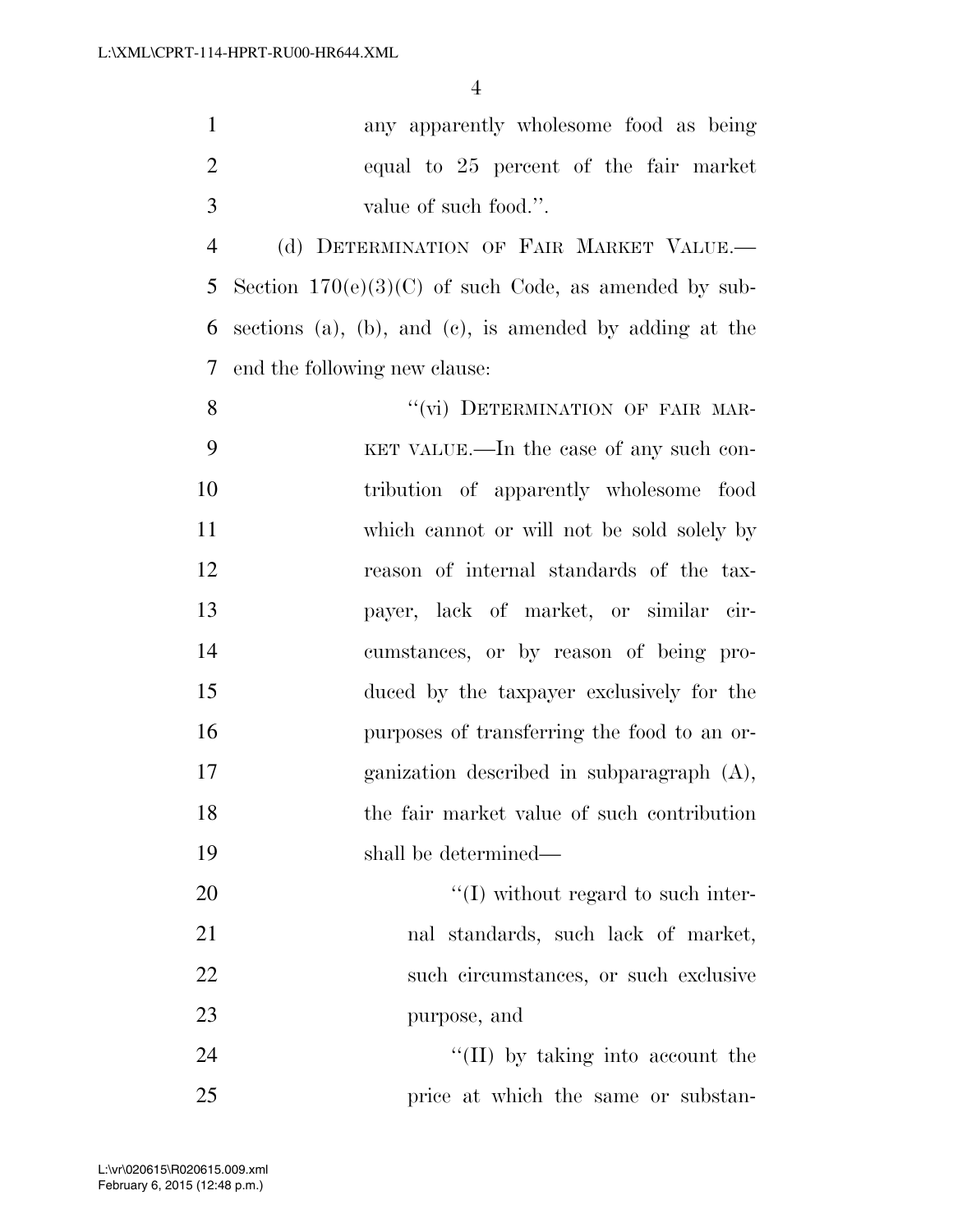| $\mathbf{1}$   | tially the same food items (as to both                       |
|----------------|--------------------------------------------------------------|
| $\overline{2}$ | type and quality) are sold by the tax-                       |
| 3              | payer at the time of the contribution                        |
| $\overline{4}$ | (or, if not so sold at such time, in the                     |
| 5              | recent past).".                                              |
| 6              | (e) EFFECTIVE DATE.-                                         |
| 7              | (1) IN GENERAL.—Except as otherwise pro-                     |
| 8              | vided in this subsection, the amendments made by             |
| 9              | this section shall apply to contributions made after         |
| 10             | the date of the enactment of this Act, in taxable            |
| 11             | years ending after such date.                                |
| 12             | (2) LIMITATION; APPLICABILITY TO C CORPORA-                  |
| 13             | TIONS.—The amendments made by subsection (b)                 |
| 14             | shall apply to contributions made in taxable years           |
| 15             | ending after the date of the enactment of this Act.          |
| 16             | SEC. 3. RULE ALLOWING CERTAIN TAX-FREE DISTRIBU-             |
| 17             | TIONS FROM INDIVIDUAL RETIREMENT AC-                         |
| 18             | COUNTS FOR CHARITABLE PURPOSES MADE                          |
| 19             | PERMANENT.                                                   |
| 20             | (a) IN GENERAL.—Section $408(d)(8)$ of the Internal          |
| 21             | Revenue Code of 1986 is amended by striking subpara-         |
| 22             | $graph(F)$ .                                                 |
| 23             | (b) EFFECTIVE DATE.—The amendment made by                    |
|                | 24 this section shall apply to distributions made in taxable |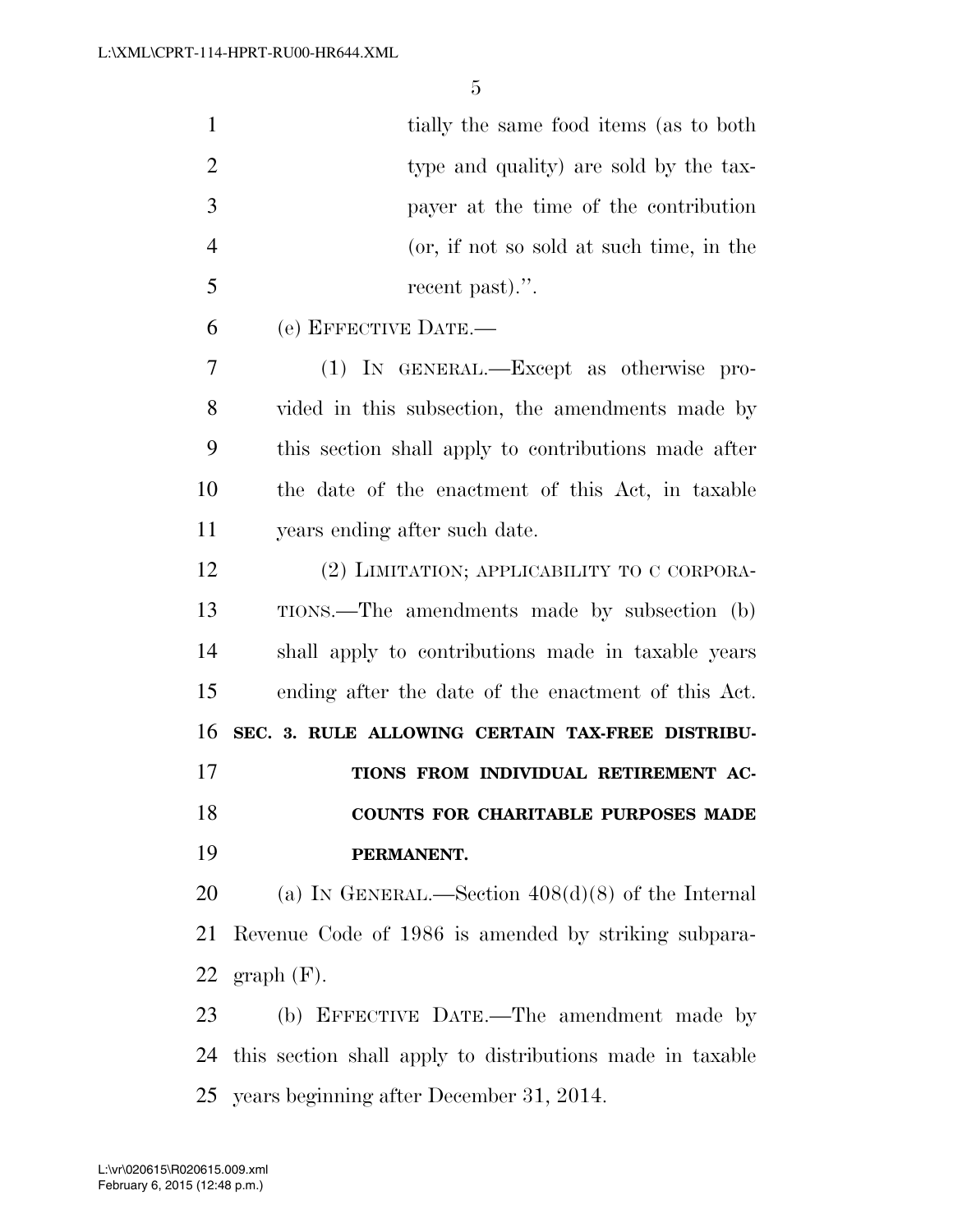| $\mathbf{1}$   | SEC. 4. SPECIAL RULE FOR QUALIFIED CONSERVATION       |
|----------------|-------------------------------------------------------|
| $\overline{2}$ | <b>CONTRIBUTIONS MADE PERMANENT.</b>                  |
| 3              | (a) IN GENERAL.—                                      |
| $\overline{4}$ | (1) INDIVIDUALS.—Subparagraph $(E)$ of sec-           |
| 5              | tion $170(b)(1)$ of the Internal Revenue Code of 1986 |
| 6              | (relating to contributions of qualified conservation) |
| 7              | contributions) is amended by striking clause (vi).    |
| 8              | (2) CORPORATIONS.—Subparagraph (B) of sec-            |
| 9              | tion $170(b)(2)$ of such Code (relating to qualified  |
| 10             | conservation contributions) is amended by striking    |
| 11             | clause (iii).                                         |
| 12             | (b) CONTRIBUTIONS OF CAPITAL GAIN REAL PROP-          |
| 13             | ERTY MADE FOR CONSERVATION PURPOSES BY NATIVE         |
| 14             | CORPORATIONS.                                         |
| 15             | (1) IN GENERAL.—Section $170(b)(2)$ of such           |
| 16             | Code is amended by redesignating subparagraph $(C)$   |
| 17             | subparagraph (D), and by inserting after sub-<br>as   |
| 18             | paragraph (B) the following new subparagraph.         |
| 19             | "(C) QUALIFIED CONSERVATION CON-                      |
| 20             | TRIBUTIONS BY CERTAIN NATIVE<br>CORPORA-              |
| 21             | TIONS.                                                |
| 22             | "(i) IN GENERAL.—Any qualified con-                   |
| 23             | servation contribution (as defined in sub-            |
| 24             | section $(h)(1)$ which—                               |
| 25             | $\lq\lq$ (I) is made by a Native Cor-                 |
|                |                                                       |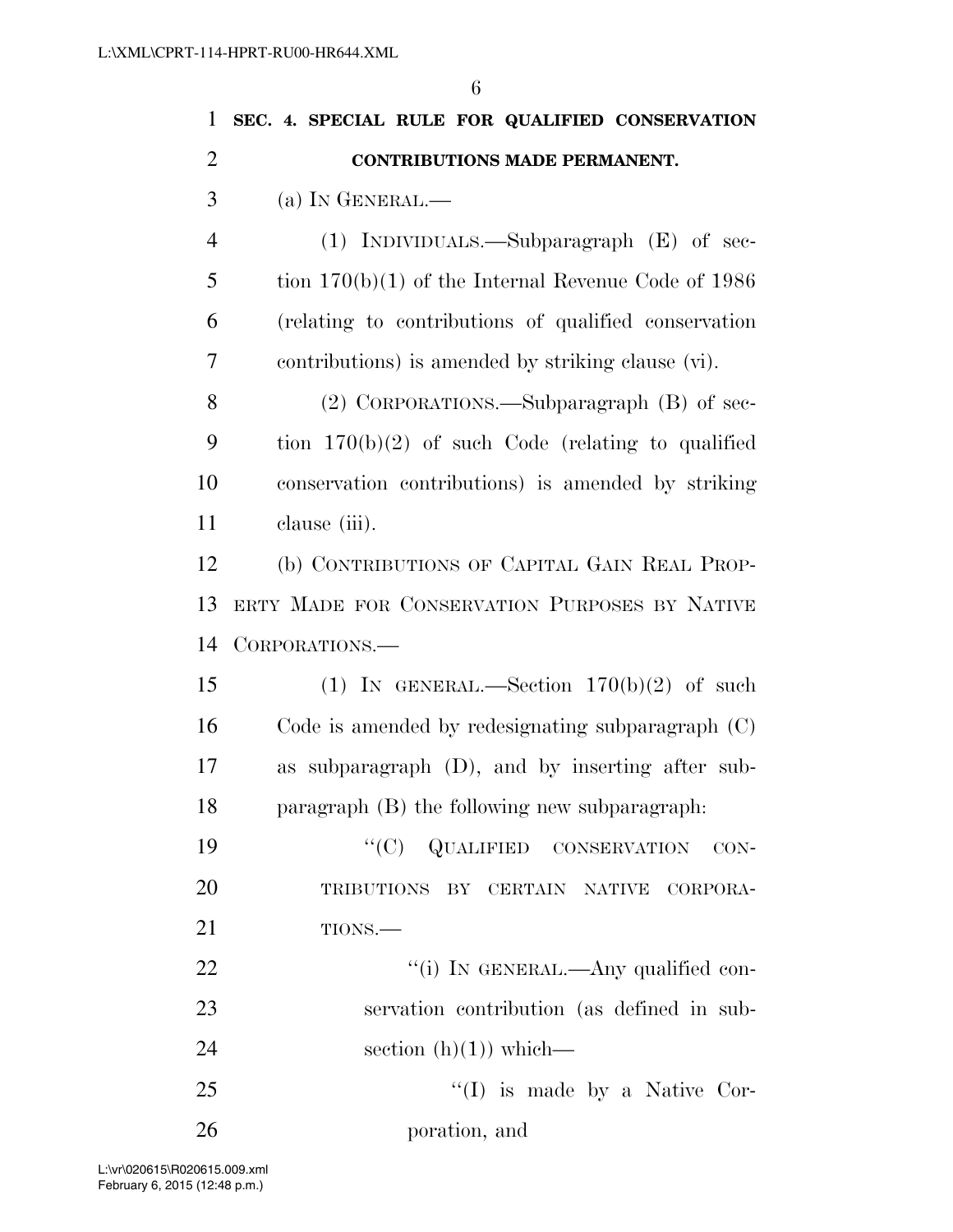| $\mathbf{1}$   | "(II) is a contribution of prop-                |
|----------------|-------------------------------------------------|
| $\overline{2}$ | erty which was land conveyed under              |
| 3              | the Alaska Native Claims Settlement             |
| $\overline{4}$ | Act,                                            |
| 5              | shall be allowed to the extent that the ag-     |
| 6              | gregate amount of such contributions does       |
| $\overline{7}$ | not exceed the excess of the taxpayer's tax-    |
| 8              | able income over the amount of charitable       |
| 9              | contributions allowable under subpara-          |
| 10             | graph(A).                                       |
| 11             | "(ii) CARRYOVER.—If the aggregate               |
| 12             | amount of contributions described in clause     |
| 13             | (i) exceeds the limitation of clause (i), such  |
| 14             | excess shall be treated (in a manner con-       |
| 15             | sistent with the rules of subsection $(d)(2)$ ) |
| 16             | as a charitable contribution to which clause    |
| 17             | (i) applies in each of the 15 succeeding        |
| 18             | taxable years in order of time.                 |
| 19             | "(iii) NATIVE CORPORATION.—For                  |
| 20             | purposes of this subparagraph, the term         |
| 21             | 'Native Corporation' has the meaning            |
| 22             | given such term by section $3(m)$ of the        |
| 23             | Alaska Native Claims Settlement Act.".          |
| 24             | (2) CONFORMING AMENDMENTS.-                     |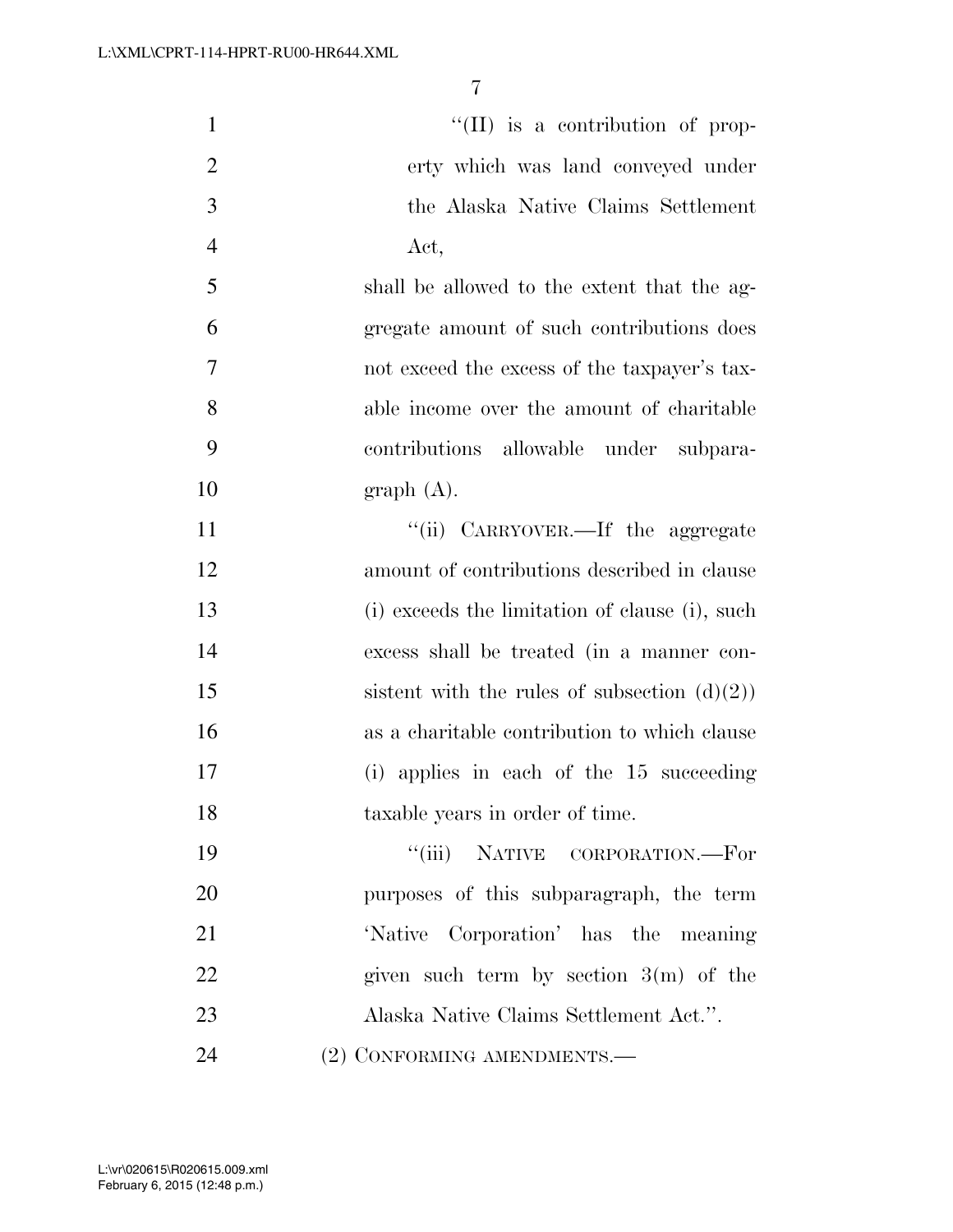1 (A) Section  $170(b)(2)(A)$  of such Code is amended by striking ''subparagraph (B) ap- plies'' and inserting ''subparagraph (B) or (C) applies''. 5 (B) Section  $170(b)(2)(B)(ii)$  of such Code is amended by striking ''15 succeeding years'' and inserting ''15 succeeding taxable years''. (3) VALID EXISTING RIGHTS PRESERVED.—

 Nothing in this subsection (or any amendment made by this subsection) shall be construed to modify the existing property rights validly conveyed to Native Corporations (within the meaning of section 3(m) of the Alaska Native Claims Settlement Act) under such Act.

 (c) EFFECTIVE DATE.—The amendments made by this section shall apply to contributions made in taxable years beginning after December 31, 2014.

**SEC. 5. MODIFICATION OF THE TAX RATE FOR THE EXCISE** 

# **TAX ON INVESTMENT INCOME OF PRIVATE FOUNDATIONS.**

 (a) IN GENERAL.—Section 4940(a) of the Internal Revenue Code of 1986 is amended by striking ''2 percent'' and inserting ''1 percent''.

 (b) ELIMINATION OF REDUCED TAX WHERE FOUN-DATION MEETS CERTAIN DISTRIBUTION REQUIRE-